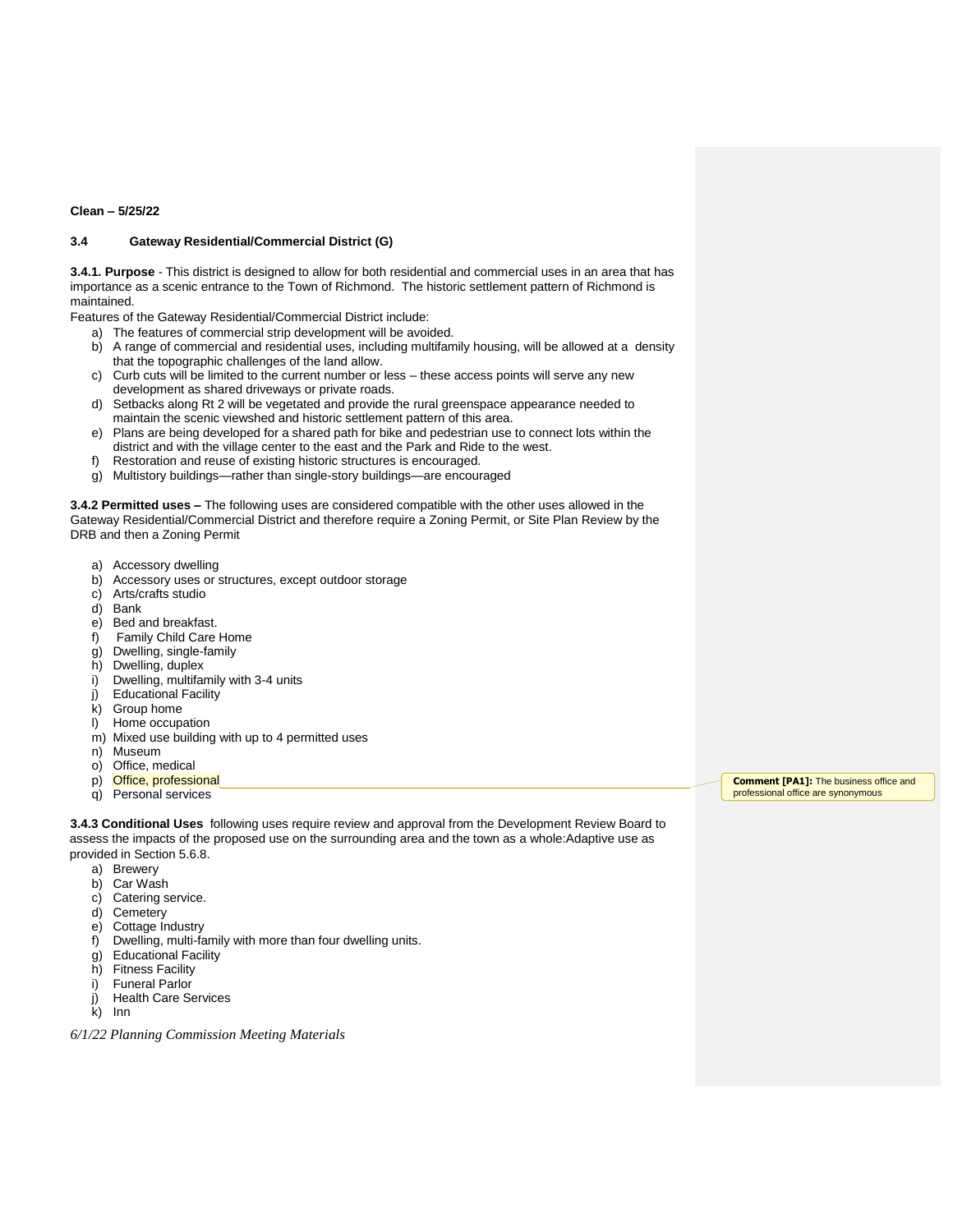- l) Kennel
- m) Large Family Child Care Home
- n) Laundromat
- o) Light Manufacturing.
- p) Multi-use commercial building with permitted or conditional uses from this section
- q) Recreation facility
- r) Research laboratory.
- s) Religious use
- t) State and Community Operated Facility
- u) Restaurant, Standard
- v) Retirement community.
- w) Supported housing facility
- x) Tavern
- y) Veterinary Clinics
- z) Warehouse Use

## **3.4.4 Dimensional Requirements**

- a) **Minimum Lot Size** 1/4 acre (10,890 square feet)
- b) **Maximum residential density –** 1/8 acre (5,445 square feet) per dwelling unit
- c) **Lot Dimensions** Each lot must contain a point from which a circle with a radius of 25 feet can be inscribed within the boundary of the lot.
- d) **Lot Frontage** No lot having frontage on a public or private road shall have less than 75 feet of continuous uninterrupted length of said frontage or the lot must have access to a public or private road with approval by the DRB pursuant to Sections 4.2 and 4.3.
- e) **Maximum Lot Coverage** 60 percent
- f) **Height** The height of any structure shall not exceed 35 feet, except as provided in Section 6.6.
- g) **Front Yard Setback**
	- i. 30 feet from the edge of the Route 2 right-of-way for principal structures
	- ii. For accessory structures, 10 feet behind the front of the principal structure fronting all rights-ofway except I-89
	- iii. 30 feet from the edge of the I-89 right-of-way for residential primary structures and their associated accessory structures
	- iv. 10 feet from the edge of the I-89 right-of-way for non-residential structures and their associated accessory structures
	- v. 15 feet from the edge of all other rights-of-way for principal structures
- h) **Side Yard Setback**
	- i. For principal structures **-** 10 feet
	- ii. For accessory structures 5 feet
- i) **Rear Yard Setback**
	- i. For principal structures **-** 10 feet
	- ii. For accessory structures **–** 5 feet
- j) **Maximum Building Size** No building shall have a footprint exceeding 10,000 square feet, with the exception of buildings that are setback more than 200 feet from the edge of the Route 2 right-of-way and 30 feet from the edge of all other right-of-ways. Buildings set back more than 200 feet from the edge of the Route 2 right-of-way and 30 feet from the edge of all other right-of-ways shall not have a footprint exceeding 17,000 square feet.

## **3.4.5 District Specific Development Standards**

- a) **Access.** No new curb cuts along Route 2 shall be created after *[date zoning goes into effect]*. All new land development shall access Route 2 by way of existing curb cuts. Further sharing of driveways that will reduce the existing number of curb cuts is encouraged. Existing curb cuts shall be eliminated when possible.
- b) **Scenic corridor**. In order to preserve the Gateway as a scenic entrance to Richmond, the following site design standards shall be required:

*6/1/22 Planning Commission Meeting Materials*

**Comment [PA2]:** This may be integrated into the overall development standards instead of on a district-by-district basis.